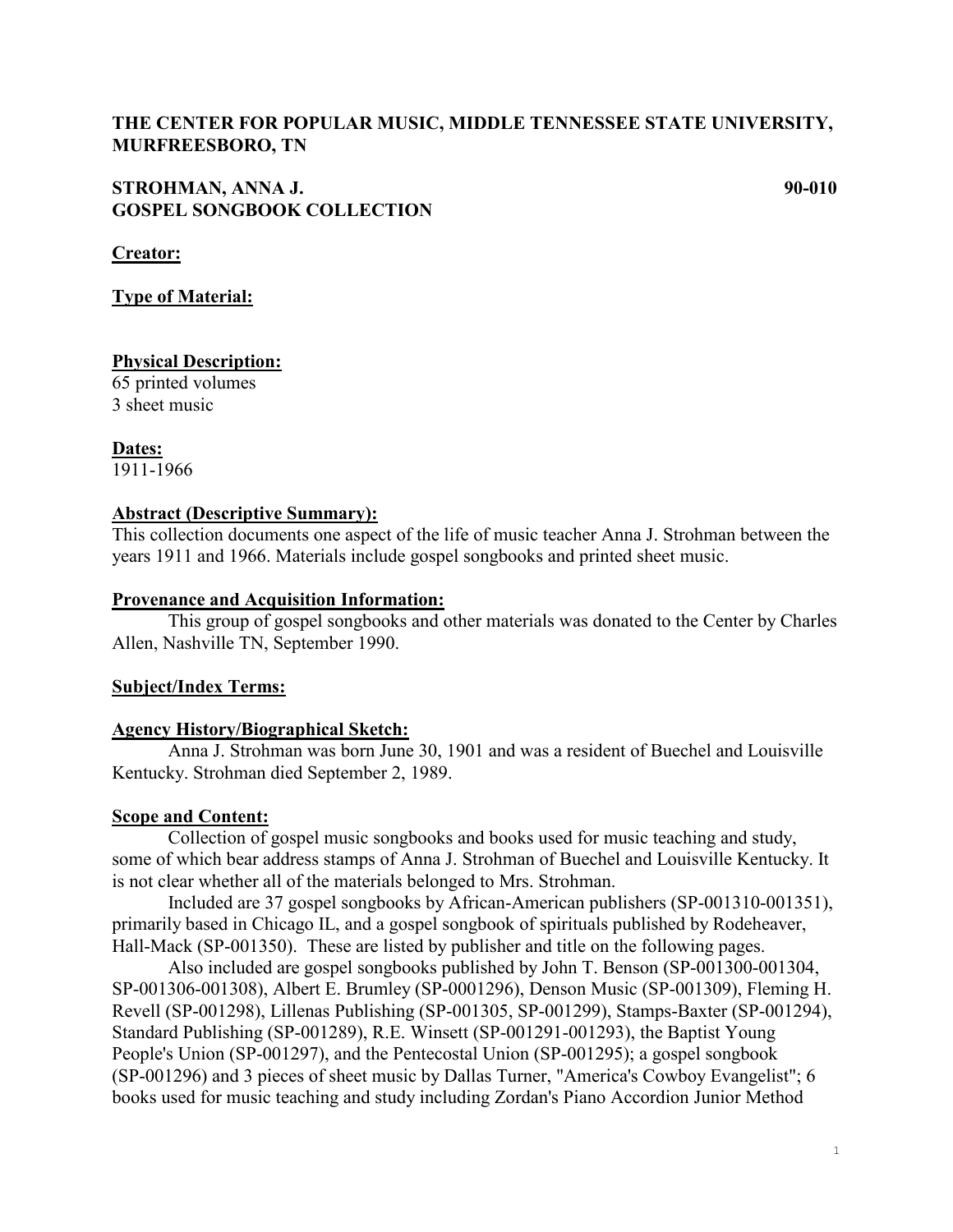published by Antonio Zordan; and sheet music for "Someone to Care".

### **Collection Contents (Folder/Box List): Item List** African-American gospel songbooks, arranged by publisher:

Anderson and Frye Publishers, Inc.: The Congress of Hymns and Gospel Song Book (SP-001351)

## Bowles Music House:

Bowles Church Hymnals (SP-001310) Bowles Star Poem Book No. 3 (SP-001311) (includes Our Scrapbook SP-001312) compiled by Virgil O. Stamps and J.I. Ayers, printed by Stamps-Baxter Music) Bowles Book of Poems (SP-001313) Bowles Favorite Gospel and Spiritual Melodies No. 3 (SP-001314) Bowles & Frye Favorite Gospel Power No. 7 (SP-001315) Bowles Favorite Gospel Songs of Joy No. 8 (SP-001316) Bowles Favorite Jubilee Spiritual No. 11 (SP-001317) Bowles Favorite Gospel Jewels No. 13 (SP-001318) Bowles Favorite Gospel Tidings No. 14 (SP-001319) Bowles Favorite Gospel Songs of Glory No. 15 (SP-001320) Bowles Favorite President Horace Special Song Book No. 18 (SP-001321) Bowles Favorite Songs of Triumph No. 23 (SP-001322) Bowles Favorite Convention Song Book No. 24 (SP-001323) Bowles Favorite Convention Herald No. 26 (SP-001324)

## Thomas A. Dorsey, Publisher:

(SP-001334)

Dorsey's Songs With A Message No. 1 (SP-001325) Dorsey's Songs of the Kingdom (SP-001326)

## Theodore R. Frye:

Superior Song Book (Lucie E. Campbell) (SP-001327) President Jemison Special Song Book No. 1 (SP-001328) President Jemison Special Song Book No. 2 (SP-001329) Frye's Echoes of the Baptist Music Convention No. 1 (SP-001330) Frye's Echoes of the Baptist Music Convention No. 3 (SP-001331) Frye's Echoes of the Baptist Music Convention No. 4 (SP-001332) Frye's Echoes of the Baptist Music Convention No. 7 (SP-001333) Frye's Echoes of the Baptist Music Convention No. 9

2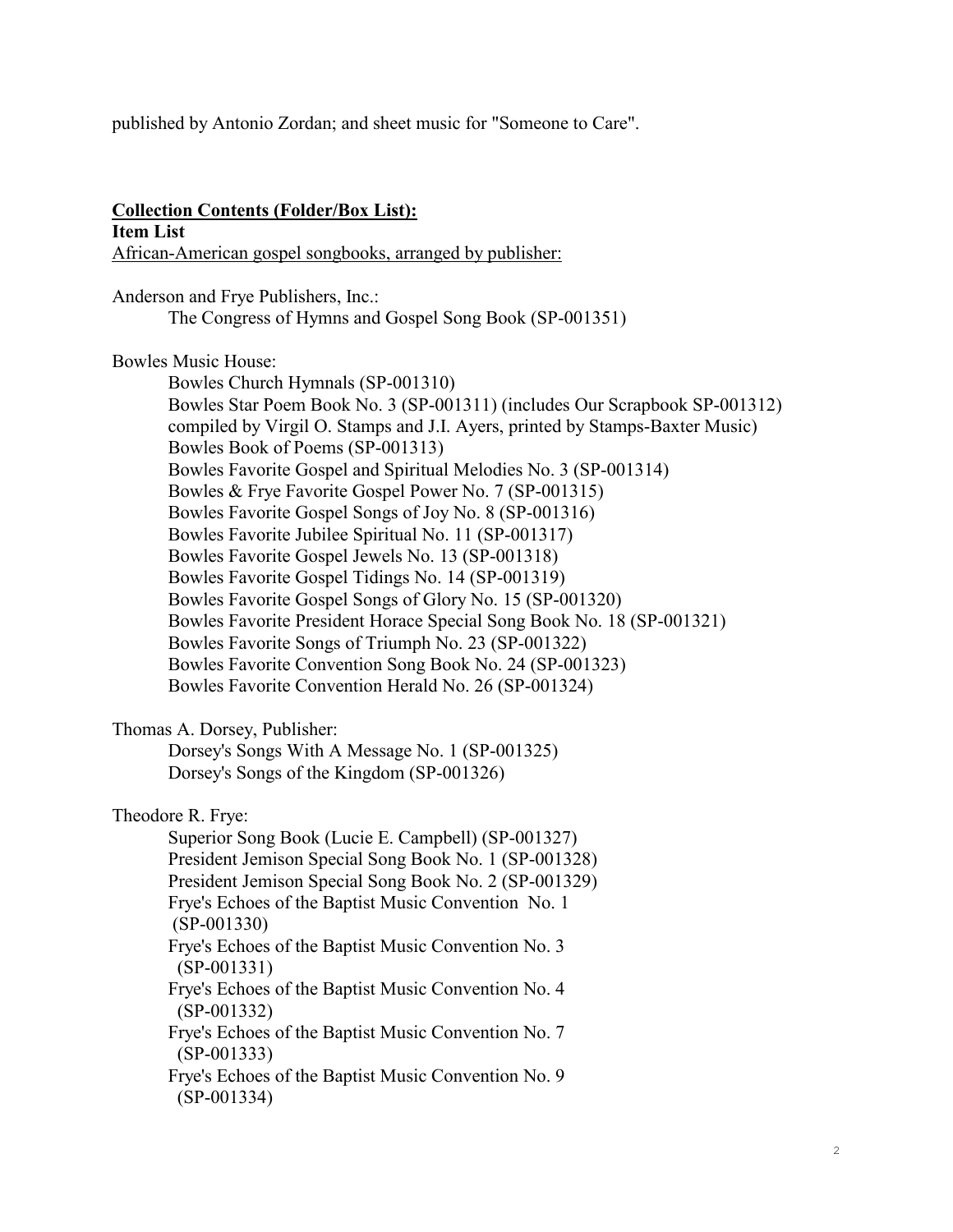| Frye's Echoes of the Baptist Music Convention No. 12<br>$(SP-001335)$ |
|-----------------------------------------------------------------------|
| Roberta Martin Studio of Music:                                       |
| Songs of the Roberta Martin Singers Volume No.1 (SP-001336)           |
| Songs of the Roberta Martin Singers Volume No. 2 (SP-001337)          |
| Songs of the Roberta Martin Singers Volume No. 3 (SP-001338)          |
| Martin Studio of Gospel Music:                                        |
| National Gospel Hymnal (SP-001339)                                    |
| Martin and Morris Music Studio:                                       |
| Martin and Morris Gospel Beams No. 5 (SP-001340)                      |
| Martin and Morris Gospelodiums No. 13 (SP-001341)                     |
| Martin and Morris Special Songs of the Pilgrim Travelers              |
| No. 16 (SP-001342)                                                    |
| Pilgrim Travelers Special No. 18 (SP-001343)                          |
| Soul Stirrers No. 19 (SP-001344)                                      |
| Gospel Songbook of the Singing "Caravans" No. 23 (SP-001345)          |
| Soul Stirrers No. 24 (SP-001346)                                      |
| All Star Gospel Song Book No. 30 (SP-001347)                          |
| Ward's House of Music:                                                |
| The Brewster Book (SP-001348)                                         |
| Special Songs of Clara Ward and the Famous Ward Singers,              |
| Volume No. 3 (SP-001349)                                              |

Rodeheaver, Hall-Mack Company: Plantation Melodies (SP-001350)[Photocopy filed with scores]

### Sheet Music

| Heaven's Gonna be my Home | 001004-CPMSM |
|---------------------------|--------------|
| My Wife and Our Baby      | 001005-CPMSM |
| Old Mourner's Bench       | 001006-CPMSM |

## **Materials Cataloged Separately:**

### **Arrangement:**

Original order has not been maintained; materials have been processed according to the Center for Popular Music's cataloging procedures. The items in this collection are individually catalogued in the Center's InMagic database.

### **Location:**

All of the gospel songbooks listed above are filed in the gospel songbook series within the special collection scores; location numbers are given above or on the title list which follows.